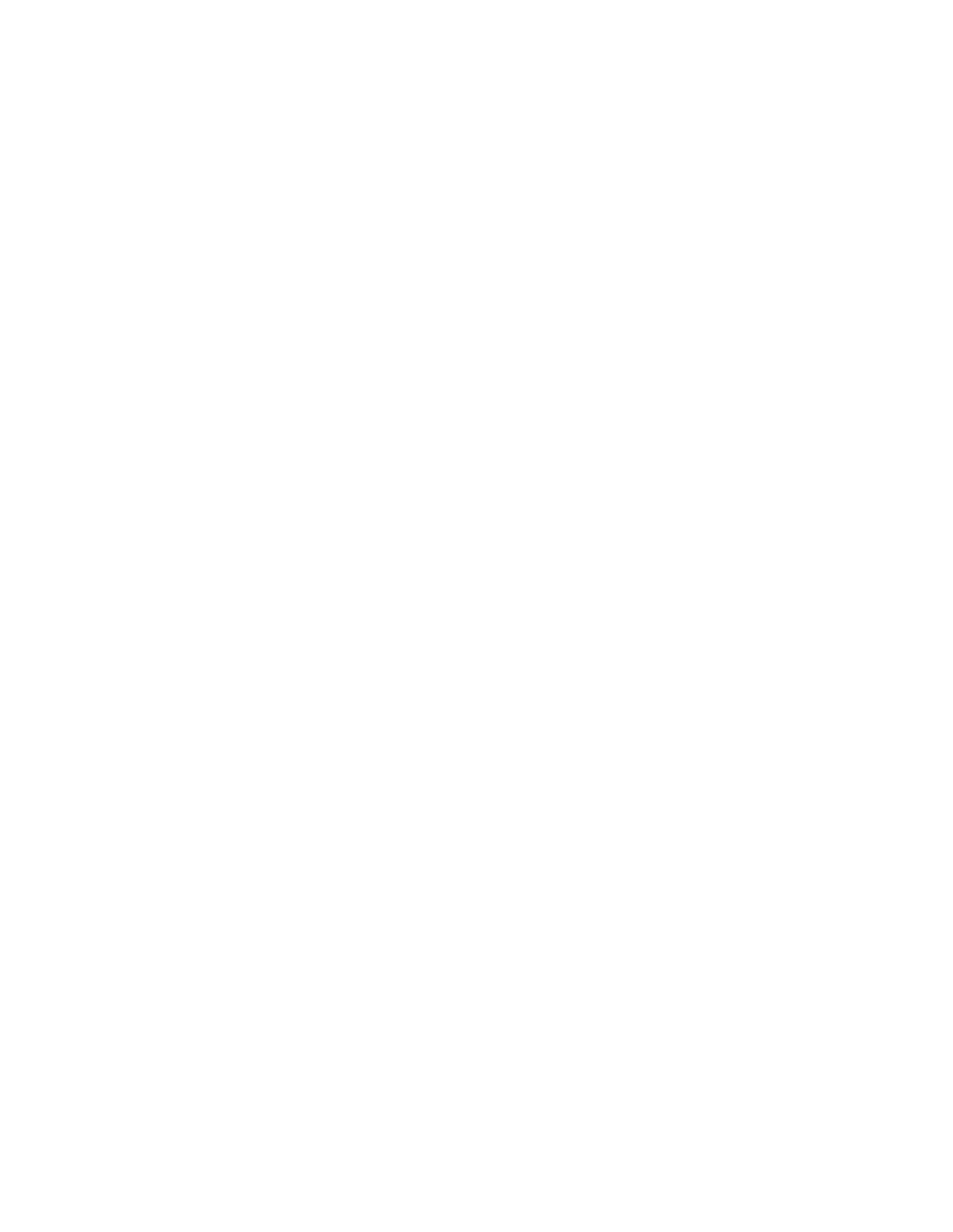NIST Special Publication 800-38E

**Recommendation for Block Cipher Modes of Operation: The XTS-AES Mode for Confidentiality on Storage Devices**

Morris Dworkin

# C O M P U T E R S E C U R I T Y

Computer Security Division Information Technology Laboratory National Institute of Standards and Technology Gaithersburg, MD 20899-8930

January 2010



**U.S. Department of Commerce**  *Gary Locke, Secretary* 

**National Institute of Standards and Technology**  *Patrick D. Gallagher, Director*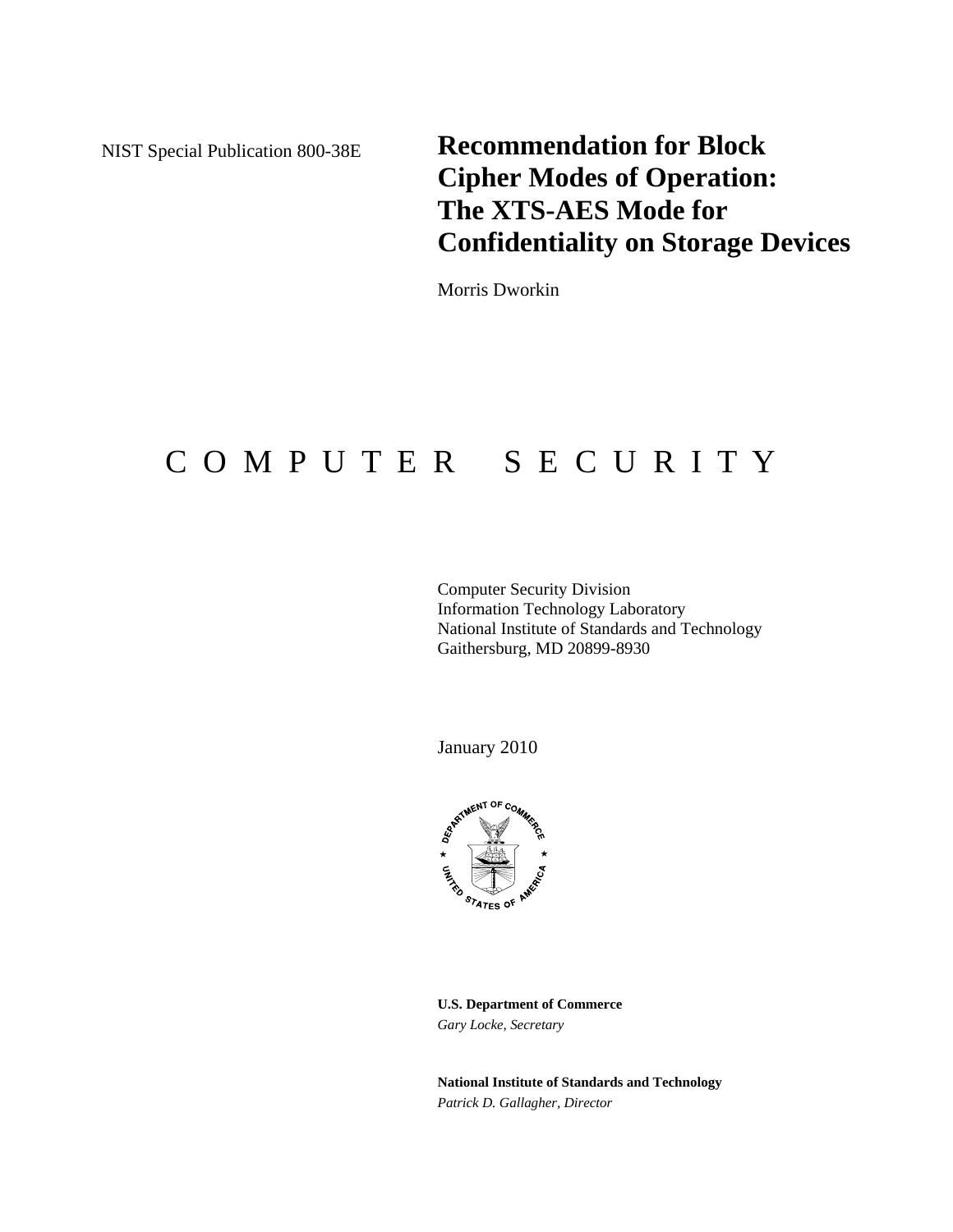#### *Reports on Information Security Technology*

The Information Technology Laboratory (ITL) at the National Institute of Standards and Technology (NIST) promotes the U.S. economy and public welfare by providing technical leadership for the Nation's measurement and standards infrastructure. ITL develops tests, test methods, reference data, proof of concept implementations, and technical analyses to advance the development and productive use of information technology. ITL's responsibilities include the development of technical, physical, administrative, and management standards and guidelines for the cost-effective security and privacy of sensitive unclassified information in Federal computer systems. This Special Publication 800-series reports on ITL's research, guidance, and outreach efforts in computer security, and its collaborative activities with industry, government, and academic organizations.

Certain commercial entities, equipment, or materials may be identified in this document in order to describe an experimental procedure or concept adequately. Such identification is not intended to imply recommendation or endorsement by the National Institute of Standards and Technology, nor is it intended to imply that the entities, materials, or equipment are necessarily the best available for the purpose.

**National Institute of Standards and Technology Special Publication 800-38E Natl. Inst. Stand. Technol. Spec. Publ. 800-38E, 9 pages (January 2010) CODEN: NSPUE2**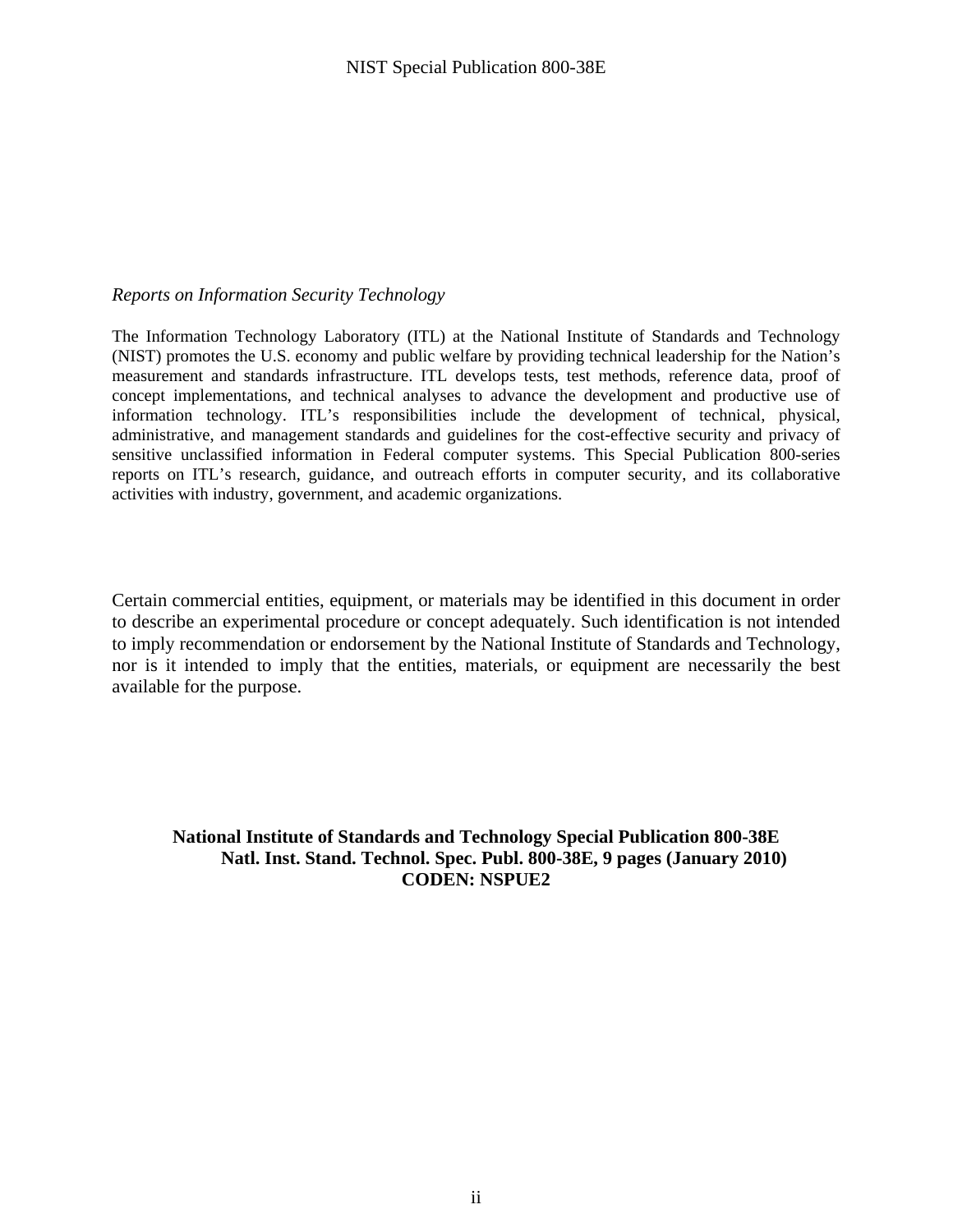#### Acknowledgements

The author wishes to thank Matt Ball, the Chair of the Security in Storage Working Group of the IEEE P1619 Task Group, as well as the author's colleagues who reviewed drafts of this publication and contributed to its development, especially Elaine Barker, Lily Chen, John Kelsey, Tim Polk, Bill Burr, and Sharon Keller. The author also gratefully acknowledges the comments from the public and private sectors to improve the quality of this publication.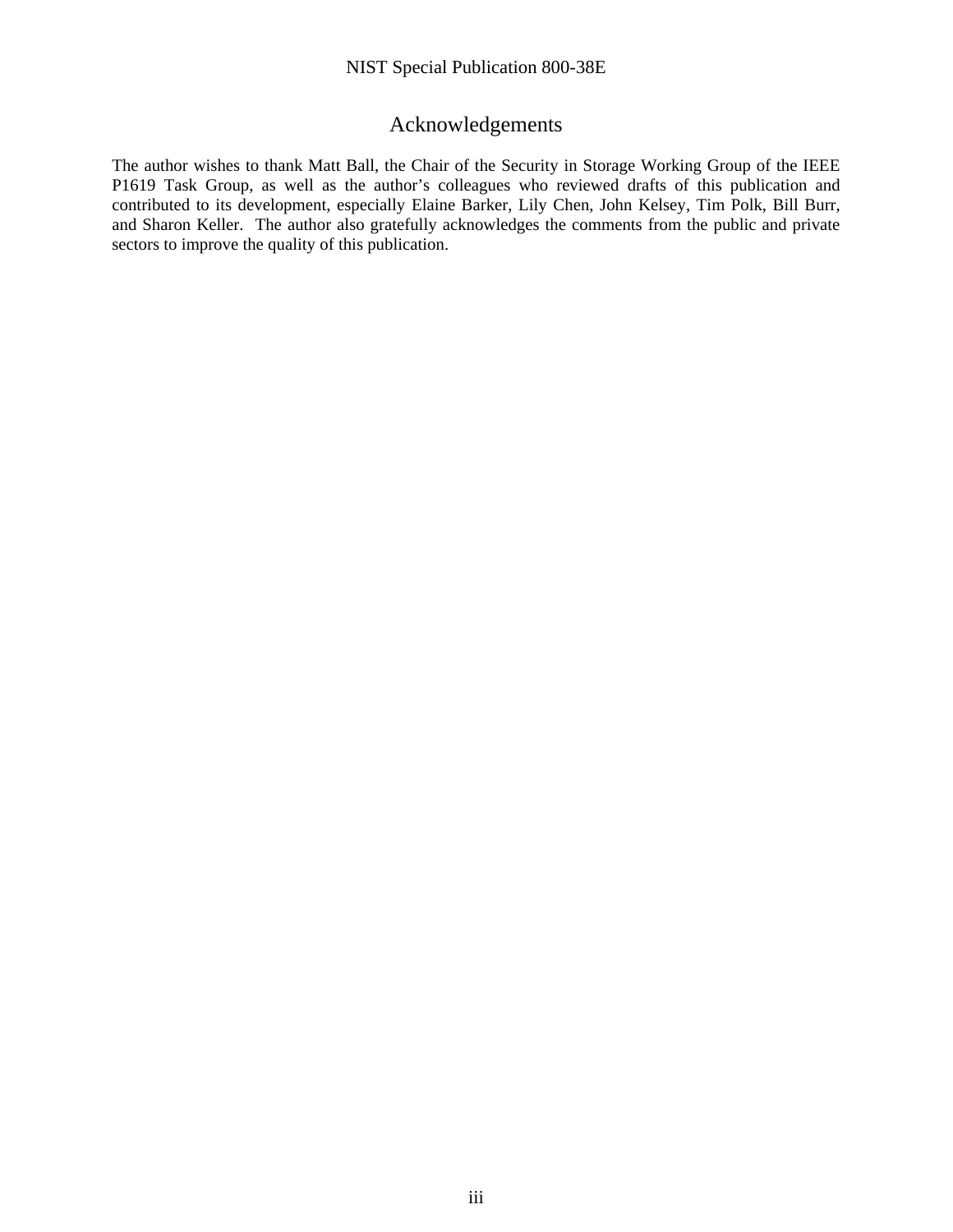#### **Abstract**

This publication approves the XTS-AES mode of the AES algorithm by reference to IEEE Std 1619-2007, subject to one additional requirement, as an option for protecting the confidentiality of data on storage devices. The mode does not provide authentication of the data or its source.

KEY WORDS: block cipher; ciphertext stealing; computer security; confidentiality; cryptography; encryption; information security mode of operation; tweakable block cipher.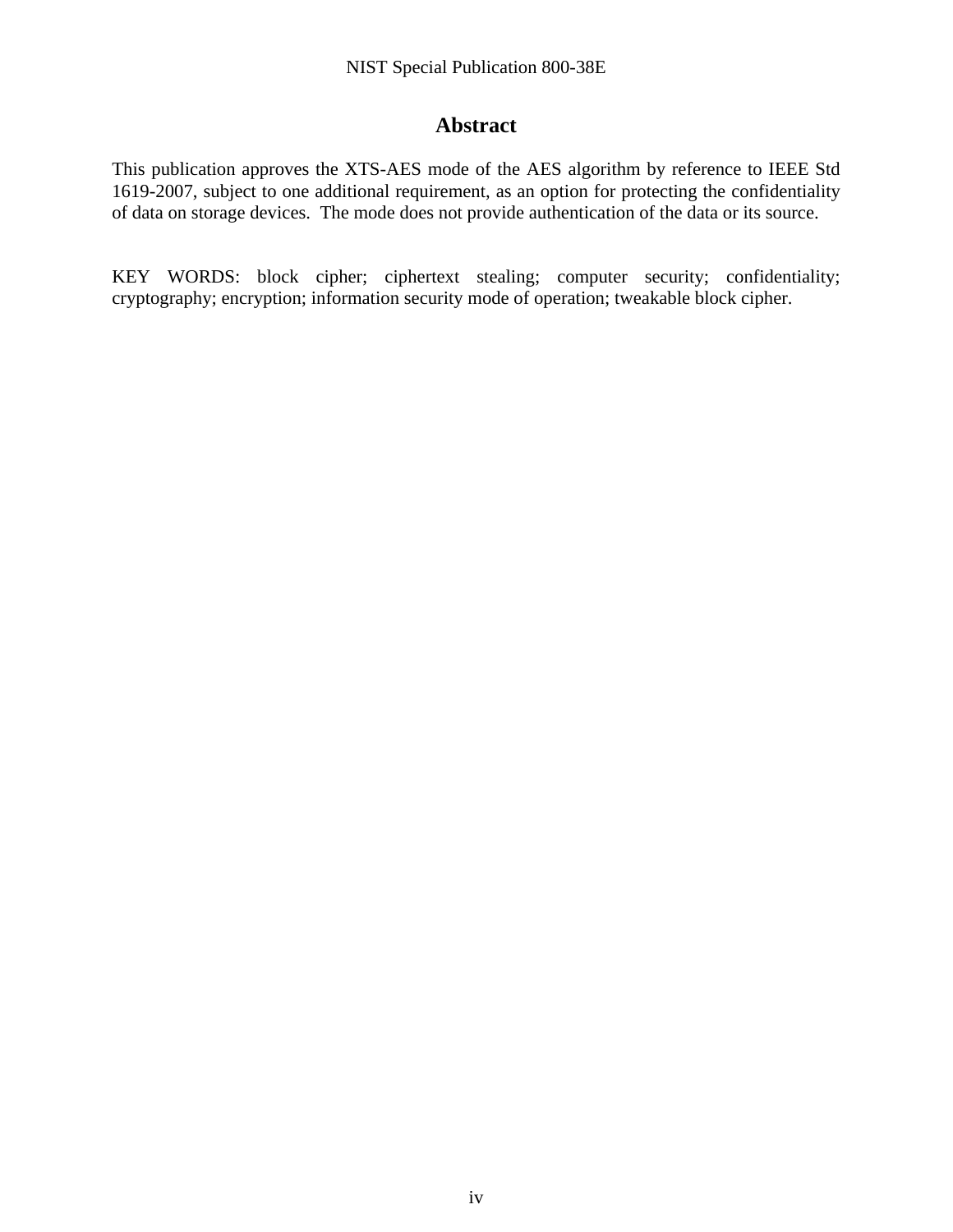## **TABLE OF CONTENTS**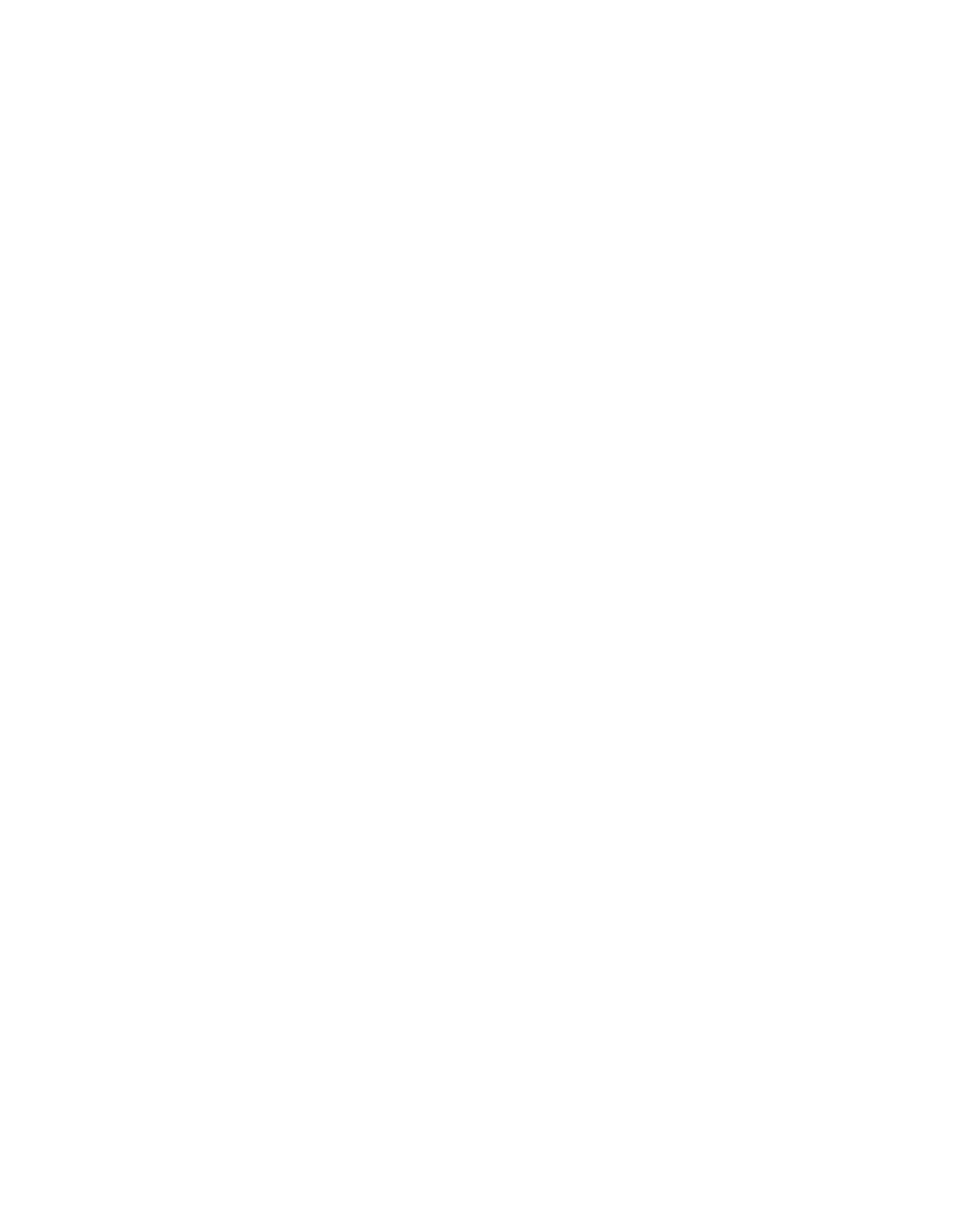#### <span id="page-8-0"></span>**1 Purpose**

This publication is the fifth Part in a series of Recommendations regarding modes of operation of symmetric key block ciphers.

### **2 Authority**

This publication has been developed by the National Institute of Standards and Technology (NIST) in furtherance of its statutory responsibilities under the Federal Information Security Management Act (FISMA) of 2002, Public Law 107-347. NIST is responsible for developing standards and guidelines, including minimum requirements for federal information systems, but such standards and guidelines shall not apply to national security systems without the express approval of appropriate federal officials exercising policy authority over such systems. This guideline is consistent with the requirements of the Office of Management and Budget (OMB) Circular A-130, Clause 8b(3), Securing Agency Information Systems, as analyzed in Circular A-130, Appendix IV: Analysis of Key Clauses. Supplemental information is provided in A-130, Appendix III.

Nothing in this publication should be taken to contradict the standards and guidelines made mandatory and binding on federal agencies by the Secretary of Commerce under statutory authority. Nor should these guidelines be interpreted as altering or superseding the existing authorities of the Secretary of Commerce, Director of the OMB, or any other federal official. This publication may be used by nongovernmental organizations on a voluntary basis and is not subject to copyright in the United States. Attribution would, however, be appreciated by NIST.

## **3 Introduction**

The XTS-AES algorithm is a mode of operation of the Advanced Encryption Standard (AES) [\[1\]](#page-11-1) algorithm. The Security in Storage Working Group (SISWG) of the P1619 Task Group of the Institute of Electrical and Electronics Engineers, Inc (IEEE) developed and specified XTS-AES in IEEE Std. 1619-2007 [\[2\]](#page-11-2). This Recommendation approves the XTS-AES mode as specified in that standard, subject to one additional requirement on the lengths of the data units, which is discussed in Section [4](#page-9-1) below.

The XTS-AES mode was designed for the cryptographic protection of data on storage devices that use of fixed length "data units," as defined in Ref. [\[2\]](#page-11-2). Note that other approved cryptographic algorithms continue to be approved for such devices. The XTS-AES mode was not designed for other purposes, such as the encryption of data in transit.

The XTS-AES mode is an instantiation of Rogaway's XEX (XOR Encrypt XOR) tweakable block cipher [\[3\]](#page-11-3), supplemented with a method called "ciphertext stealing" to extend the domain of possible input data strings. In particular, XEX can only encrypt sequences of *complete* blocks, i.e., any data string that is an integer multiple of 128 bits; whereas for XTS-AES, the data string may also consist of one or more complete blocks followed by a single, non-empty partial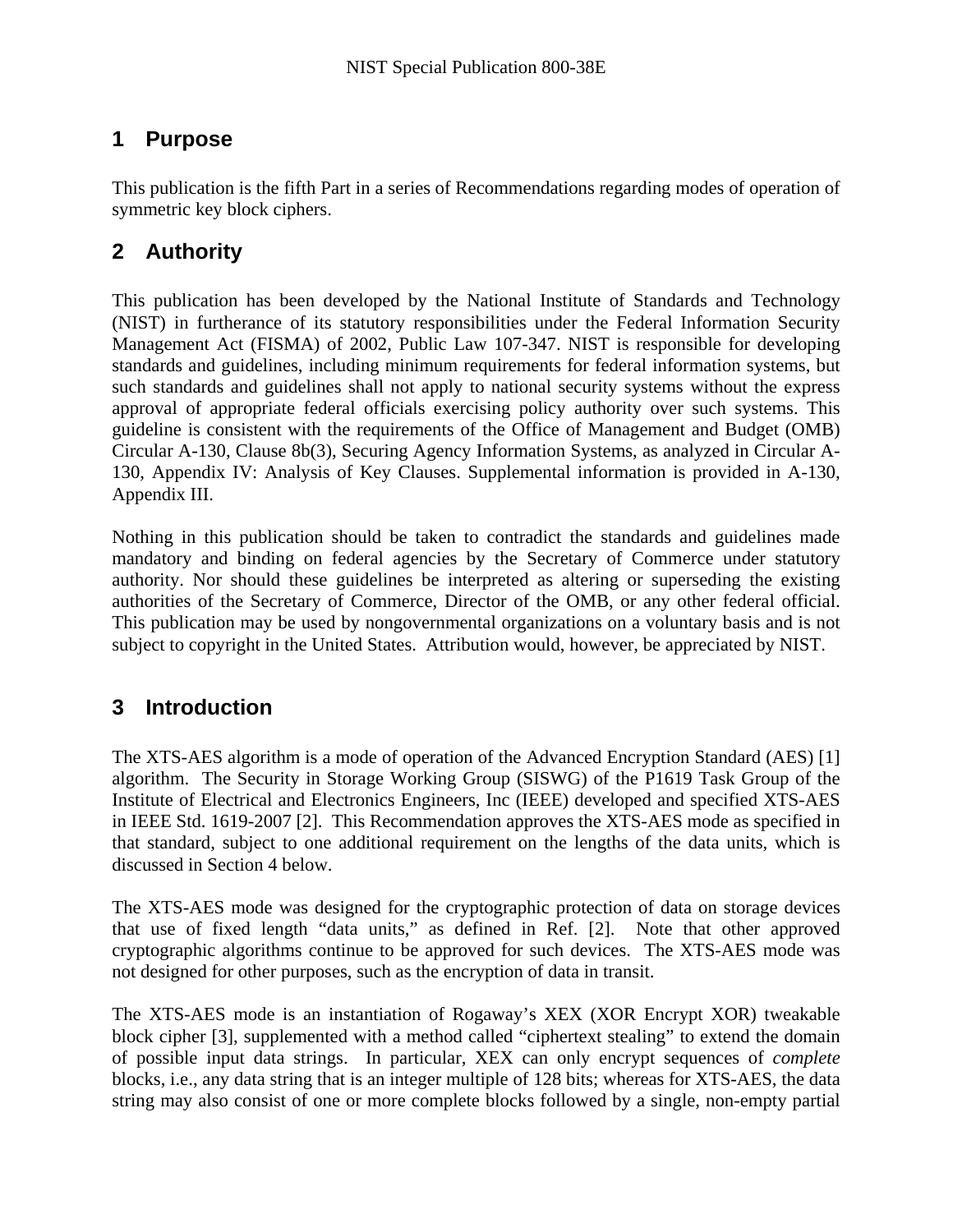<span id="page-9-0"></span>block. (The acronym XTS stands for the **X**EX **T**weakable Block Cipher with Ciphertext **S**tealing).

The specification of the ciphertext stealing method in Ref.[\[2\]](#page-11-2) includes an ordering convention for the final complete block and partial block of the encrypted data string. A different convention, in which the order is swapped, may be desirable in some cases. The specification in Ref[.\[2\]](#page-11-2) provides flexibility in the physical location of these elements, as long as interoperability is not compromised, as discussed in Section [5.](#page-10-1)

The XTS-AES mode provides confidentiality for the protected data. Authentication is not provided, because the P1619 Task Group designed XTS-AES to provide encryption without data expansion, so alternative cryptographic methods that incorporate an authentication tag are precluded. In the absence of authentication or access control, XTS-AES provides more protection than the other approved confidentiality-only modes against unauthorized manipulation of the encrypted data.

Annex D of Ref.[\[2\]](#page-11-2) discusses in detail the design choices for XTS, including the resistance to manipulation of the encrypted data, and their ramifications for the incorporation of XTS-AES into an information system. Prospective implementers of XTS-AES should consider this information carefully to ensure that XTS-AES is an appropriate solution for a given threat model.

#### <span id="page-9-1"></span>**4 Conformance**

An instance of an XTS-AES implementation is defined by the following three elements, as specified in Ref. [\[2\]:](#page-11-2)

- 1) a secret key,
- 2) a single, fixed length for the data units that the key protects,
- 3) an implementation of the XTS-AES-Enc procedure or the XTS-AES-Dec procedure, or both, for the key and the length of the data units.

The length of the data unit for any instance of an implementation of XTS-AES shall not exceed  $2^{20}$  AES blocks. Note that Subclause 5.1 of Ref.[\[2\]](#page-11-2) recommends this limit but does not require it.

An implementation of the XTS-AES encryption mode may claim conformance with this Recommendation if every supported instance satisfies this length requirement for a data unit, in addition to all of the requirements in Clauses 1-6 of Ref. [\[2\].](#page-11-2)

Key management is important for XTS-AES, as for any keyed cryptographic algorithm, but the representation of a key backup structure in the Extensible Markup Language (XML) that is specified in Clause 7 of Ref. [\[2\]](#page-11-2) is outside the scope of this Recommendation.

Consistent with the  $2^{20}$  block limit for a data unit, an implementation of XTS-AES may further restrict the length of the data units for any key. For example, an implementation may support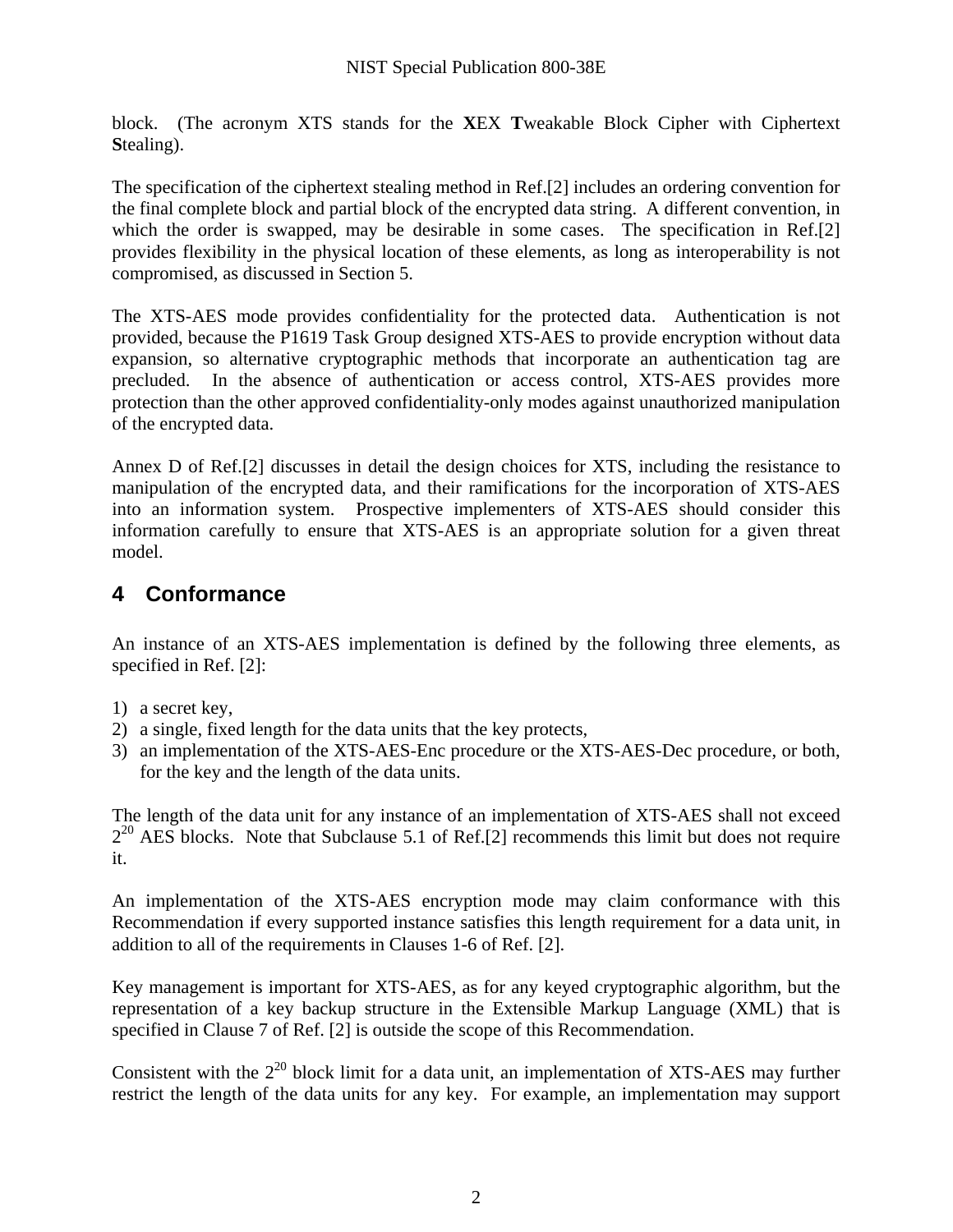<span id="page-10-0"></span>only data units that are sequences of *complete* blocks. In this case, the ciphertext stealing components in the implementations of the XTS-AES-Enc and the XTS-AES-Dec procedures would be unnecessary, and these procedures essentially would be reduced to the XTS-AESblockEnc and the XTS-AES-blockDec procedures, as specified in Ref. [\[2\]](#page-11-2).

Similarly, an implementation may restrict its support to either the 256-bit key size (for XTS-AES-128) or the 512-bit key size (for XTS-AES-256).

Restrictions on the supported lengths of the key or the data units may affect interoperability with other implementations.

Conformance testing for implementations of XTS-AES is conducted within the framework of the Cryptographic Module Validation Program (CMVP), a joint effort of NIST and the Communications Security Establishment Canada.

### <span id="page-10-1"></span>**5 Ordering Convention for the Ciphertext Stealing Case**

If the length of the data units for an instance of XTS-AES is not an integral multiple of the block size, then the specification in Ref. [\[2\]](#page-11-2) denotes the unencrypted form of a data unit, i.e., the plaintext, as a sequence of complete blocks,  $P_0$ ,  $P_1$ , ... $P_{m-1}$ , followed by a single, non-empty partial block  $P_m$ , where *m* is a positive integer determined by the length of the data unit.

In this case, the encrypted form of the data unit, i.e., the ciphertext, has the same structure: a sequence of complete blocks, denoted  $C_0$ ,  $C_1$ , ...  $C_{m-1}$ , followed by a single, non-empty partial block *Cm*, whose length is the same as the length of *Pm*.

For some implementations, an alternative ordering convention, in which the positions of  $C_{m-1}$  and *Cm* are swapped, may be desirable for the physical storage of the bits, because that ordering corresponds more closely with the generation of the ciphertext. In particular, *Cm* is the truncation of a block that is derived from  $P_{m-1}$ , and  $C_{m-1}$  is derived from  $P_m$ , concatenated with the discarded bits from the truncation.

Subclause 5.1 of [\[2\]](#page-11-2) indicates that an implementation of XTS-AES should include a mapping between the pairs of indices that define the blocks (and possibly a single partial block) of a data unit and their physical location in the storage device, but that the mapping itself is outside the scope of the standard.

Thus, if every external interface to the data retrieves the data in a manner that is consistent with the ordering specified in Ref [\[2\],](#page-11-2) then the last block and the partial block may be stored in any convenient locations in the storage device. In other words, if necessary, a mechanism for swapping the last complete block and the partial block could be built into the interface.